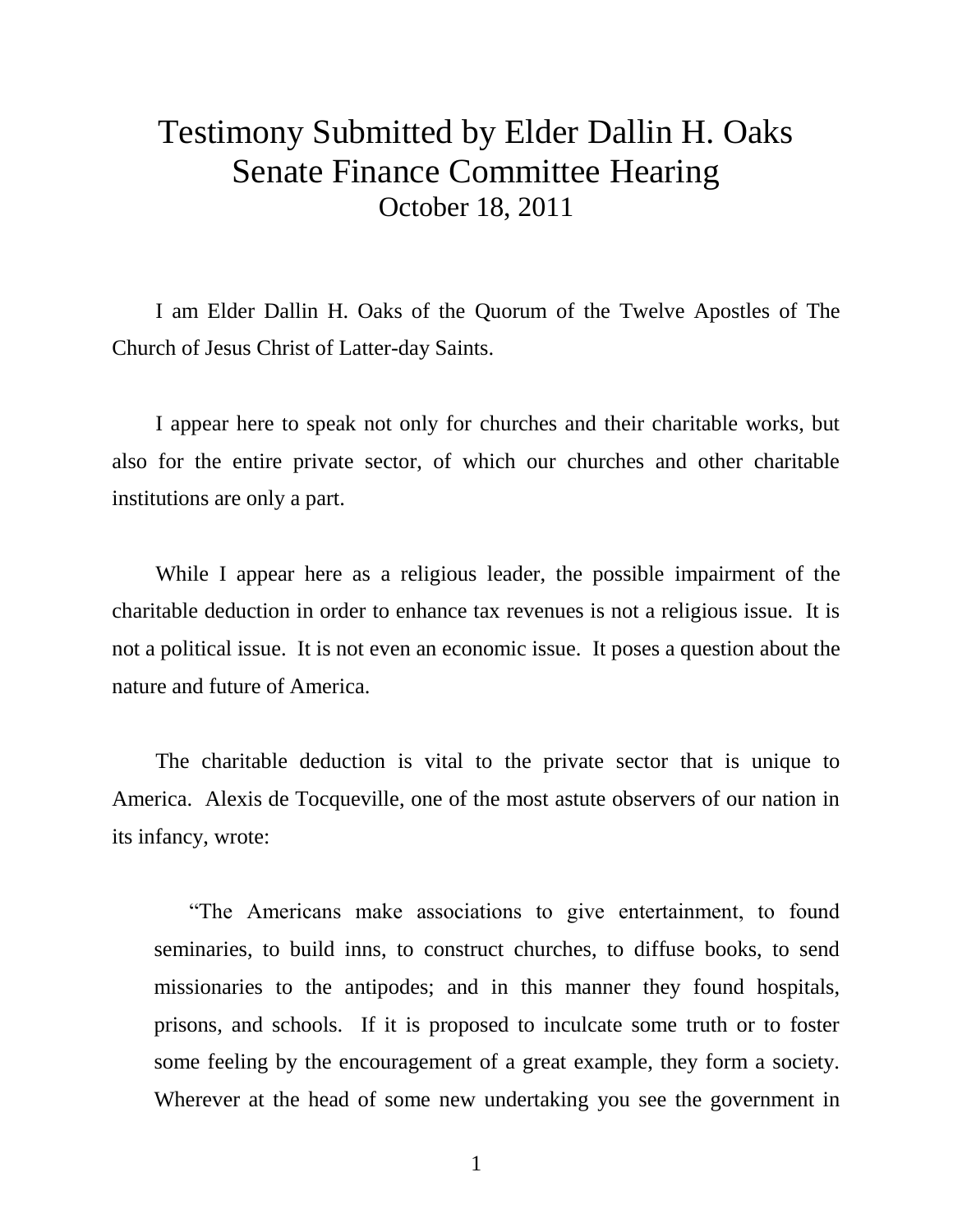France, or a man of rank in England, in the United States you will be sure to find an association."<sup>1</sup>

Today millions of these private "associations"—religious and charitable—are responsible for tens of millions of jobs and innumerable services that benefit our citizens at every level. I speak of private educational institutions, hospitals, social welfare agencies, and innumerable other organizations ministering to the needs of children, youth, the aged, the poor, and citizens generally. The financial wellbeing of this private sector is dependent upon private contributions that qualify for the charitable deduction. And the impact these private institutions have on those they serve is magnified by the millions of volunteers motivated by the ideals they pursue.

For example, in the aftermath of Katrina and the other 2005 Gulf Coast hurricanes, The Church of Jesus Christ of Latter-day Saints aided the cleanup efforts with almost 3,000 tons of emergency supplies, over \$13 million in cash and use of heavy equipment, and its members gave more than 42,000 man-days of service. Other non-profit organizations provided over \$3.5 billion in cash and inkind donations to help with relief efforts.<sup>2</sup>

Another example concerns the unique role of our nation's churches, synagogues, and other religious organizations.

l

<sup>&</sup>lt;sup>1</sup> Alexis de Tocqueville, *Democracy in America*, Vol. 2, p. 114 (New York, Vintage Books, 1955).

<sup>&</sup>lt;sup>2</sup> See Appendix for sources and details.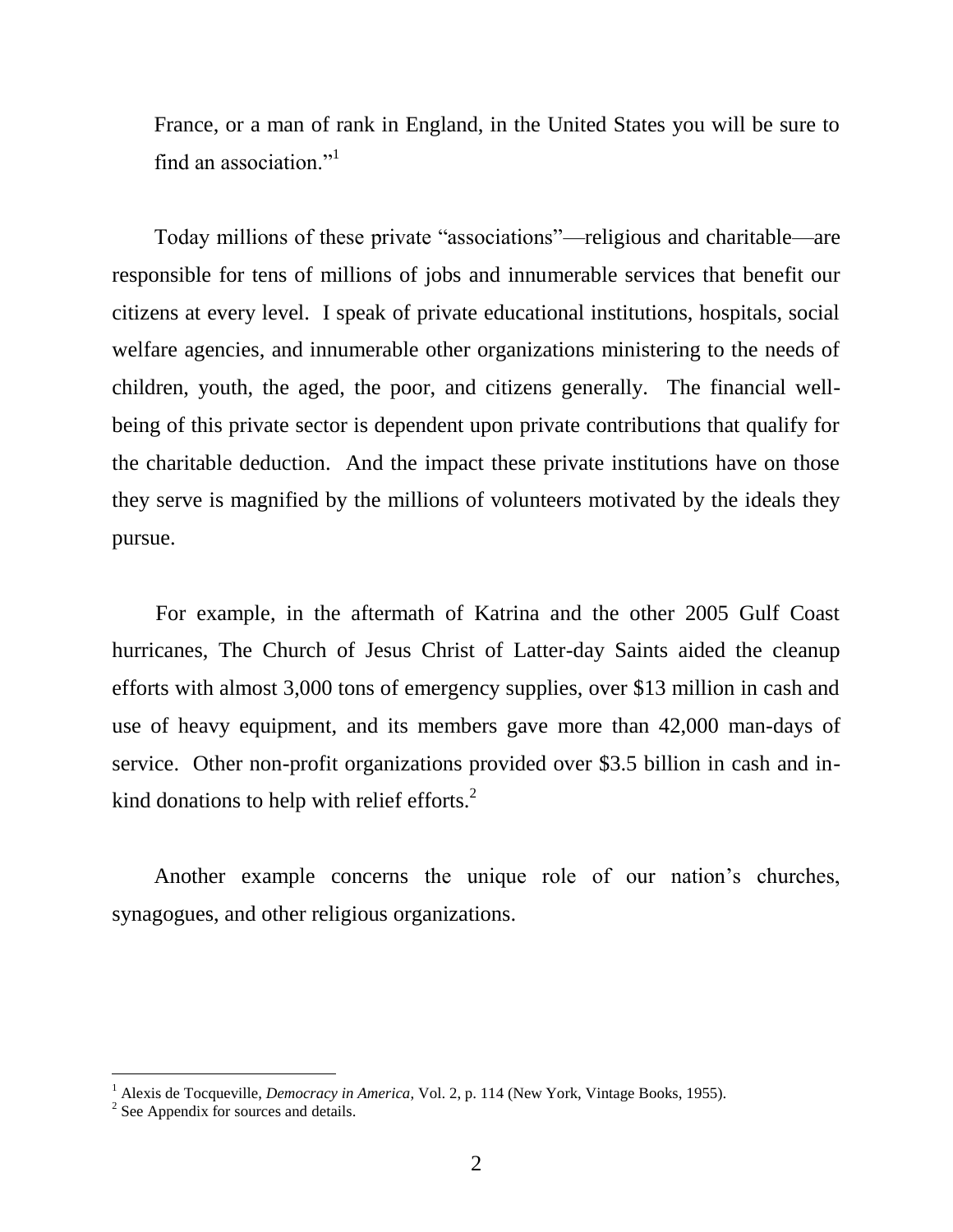John Adams wrote: "Our constitution was made only for a moral and religious people. It is wholly inadequate to the government of any other." This wise Founding Father explained:

"[We] have no government armed with power capable of contending with human passions unbridled by morality and religion. Avarice, ambition, revenge, or gallantry, would break the strongest cords of our Constitution as a whale goes through a net."<sup>3</sup>

Our nation is held together not just by law and its enforcement, but by voluntary obedience to the unenforceable and by widespread adherence to norms of right and wrong, such as the vital principle of honesty. For a large proportion of our citizens these essential norms are grounded in the principles of our religious beliefs, taught in our churches and synagogues.

There is no need to provide other examples. Throughout your life, each of you Senators and those you love have personally benefitted from a host of private organizations—some Church-related, but many not.

The private sector of charitable activity is almost unique and surely uniquely valued in America. And we all understand that its activities are funded by private donations produced or importantly stimulated by a charitable deduction that reduces the donor's taxes.

l

<sup>3</sup> Charles Francis Adams, *The Works of John Adams,* Second President of the United States, 228-29 (Books for Libraries Press, 1969).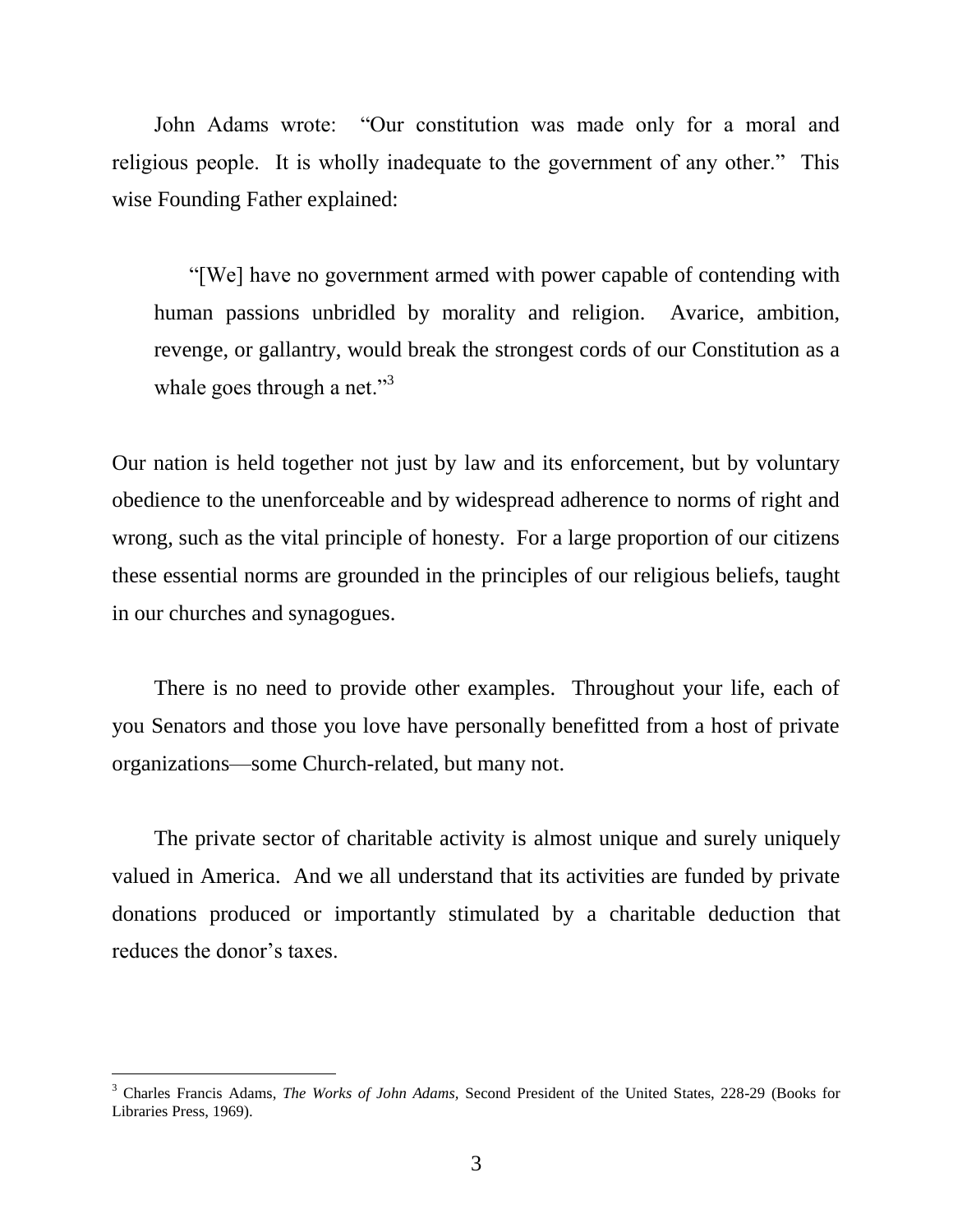Some economists and other scholars contend that this is, in effect, a tax expenditure because tax revenues are reduced by the benefit granted. In other words, because the government could have denied the charitable deduction there is a government expenditure in its granting the deduction and forgoing the revenue. By that reasoning the personal income we think is ours is really the government's because of its choice not to take it away by taxation. That is surely an attitude not shared by most Americans.

Some also assert that reductions in the charitable deduction would not cause charitable organizations to suffer financial losses from decreased private gifts since the government would make up some of these losses by additional appropriations. Again, I submit that most Americans would not have us relinquish the freedom and diversity of our vigorous private sector of charities in exchange for the assurance that the government would select and manage their functions.

We are grateful for charitable deductions, which encourage donations to churches and other charities. The effect of this tax benefit is built into the financing of charitable enterprises that are vital to our nation, and it is a significant and wise support of the private sector. The charitable deduction should remain unimpaired, not just for religions and their unique role but for the benefit of the entire private sector of our nation.

I close with a quote from an 1830 debate in the United States Senate on a matter of great national importance. These words provide an appropriate reminder during the current discussion of the advisability of modifying the charitable deduction. We have heard arguments pro and con, with complex and competing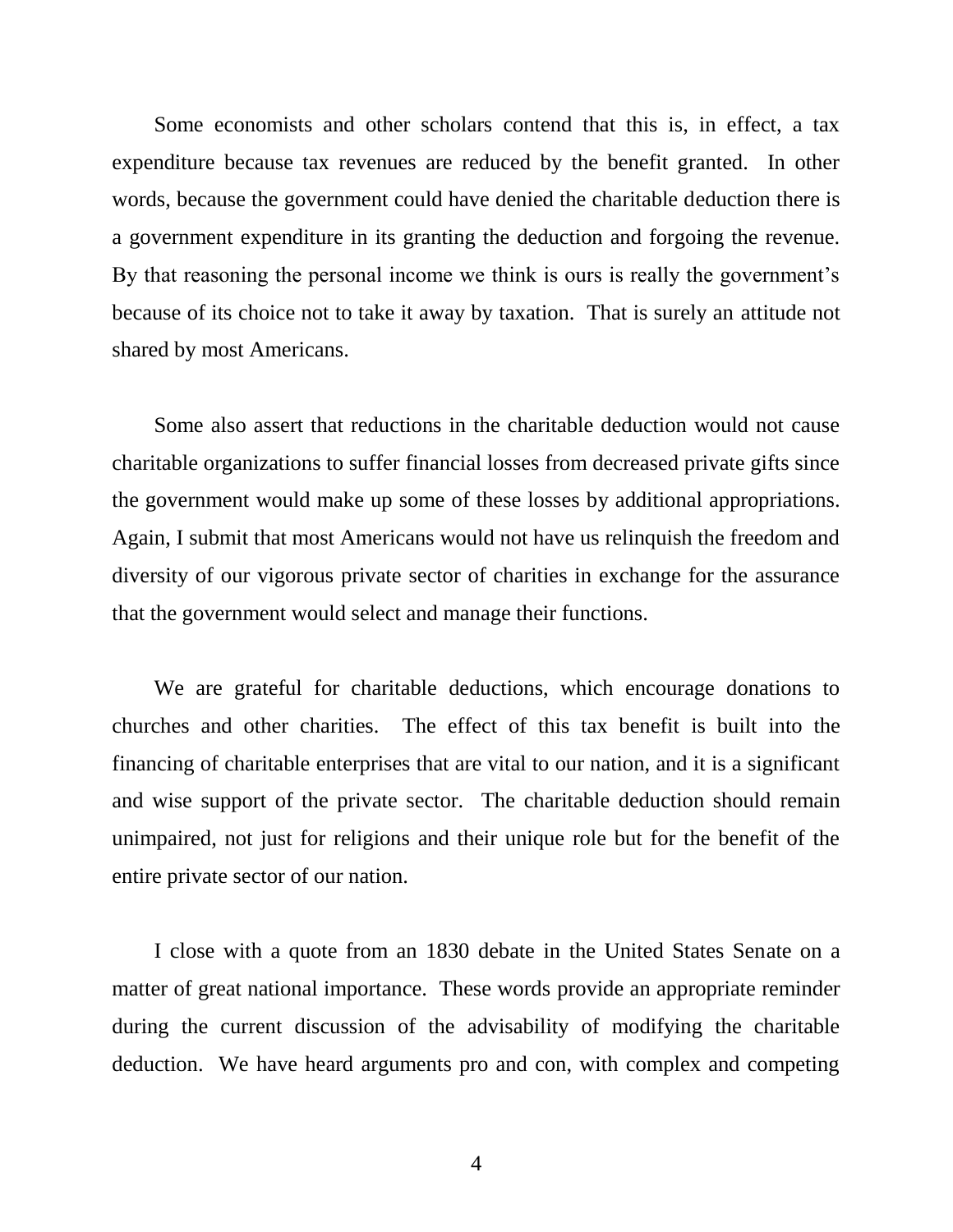analyses. So it was in Senator Daniel Webster's day, when he offered this suggestion:

"When the mariner has been tossed for many days in thick weather, and on an unknown sea, he naturally avails himself of the first pause in the storm, the earliest glance of the sun, to take his latitude, and ascertain how far the elements have driven him from his true course. Let us imitate this prudence, and, before we float farther on the waves of this debate, refer to the point from which we departed, that we may at least be able to conjecture where we now are."<sup>4</sup>

"Where we now are" is midway in a discussion of whether the charitable deduction—so essential to maintaining the private sector of American life—is to be retained intact. That private, non-profit sector has always been an important counterweight to the powers and potentially repressive influence of governments. The private sector is essential to preserving pluralism and freedom in our nation.

In behalf of countless churches and other charities, and in behalf of the tens of millions who are benefited by their services and by the services of the millions of volunteers who are motivated by them, I say, don't impair the charitable deduction!

<sup>&</sup>lt;sup>4</sup> The Works of Daniel Webster, 10<sup>th</sup> ed., vol. 3, p. 270.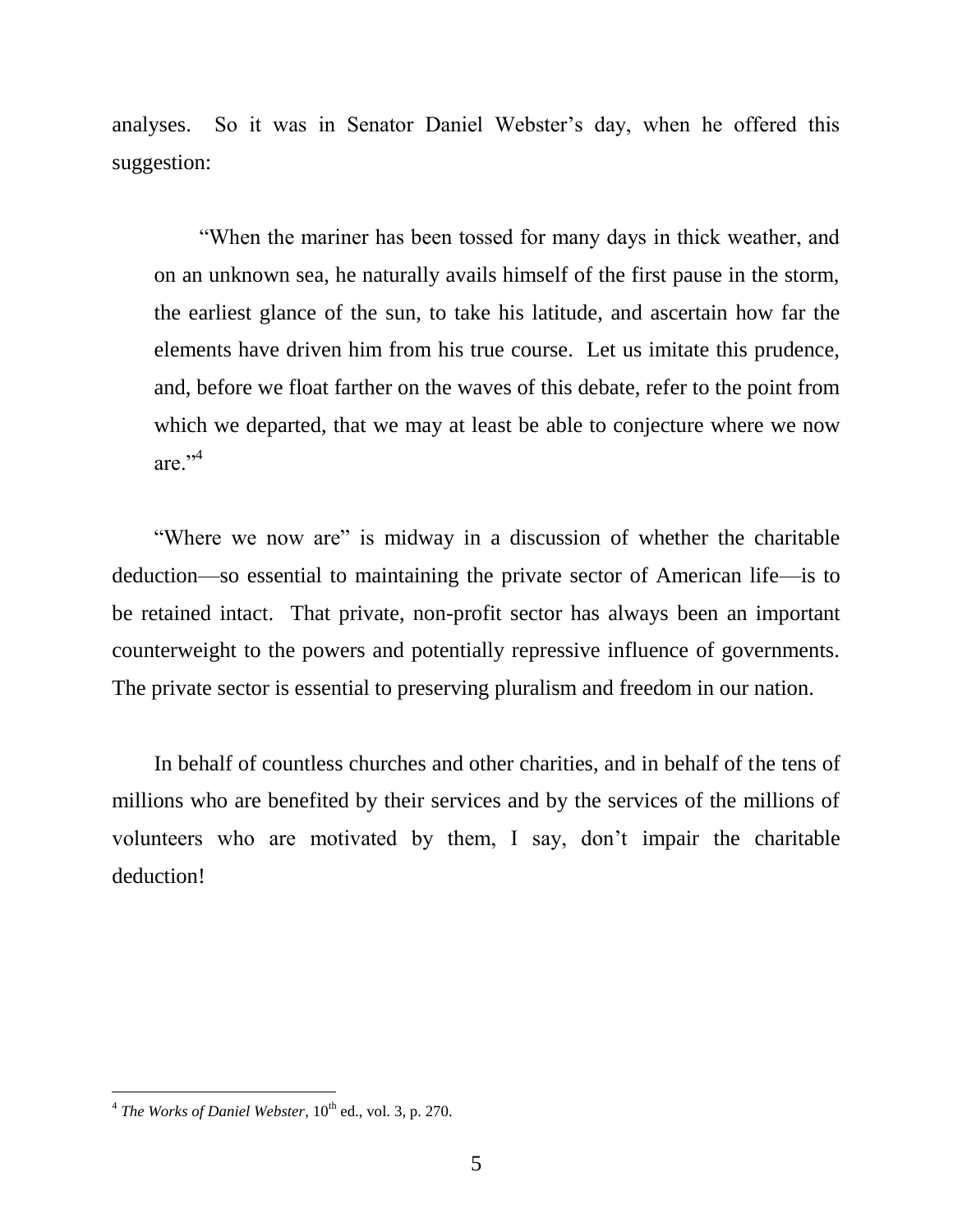### Appendix

# **PRIVATE CHARITABLE RESPONSES TO THE GULF COAST HURRICANES IN 2005**

#### **The Church of Jesus Christ of Latter-day Saints**

Before Hurricane Katrina hit land, fourteen truckloads of supplies from The Church of Jesus Christ of Latter-day Saints were being moved into position to distribute food, water, and emergency equipment to people in storm devastated areas. Over the next few months, a total of 140 semi-trucks carrying 2,800 tons of donated supplies arrived in the Gulf Coast. Thousands of LDS volunteers, from every state in the Union, spent their own time and money to travel to the coast and help in the cleanup efforts; they donated more than 42,000 man-days of service. Some wielded chainsaws or drove dump trucks, Bobcats, or back hoes, removing heavy debris. Others handed out food and clothing, hygiene kits, generators, tents, sleeping bags, and tarps. Trained social workers and counselors offered their expertise. At least ten meetinghouses were opened to provide temporary housing, and LDS computer programmers set up a system to connect people who needed housing with those offering places to stay. During the next year, members provided the labor to help repair and rebuild 200 homes. Members served however they were needed, as part of an organized army or as individuals providing one-onone charity.<sup>5</sup>

 $\overline{a}$ 

<sup>5</sup> Records of The Church of Jesus Christ of Latter-day Saints.